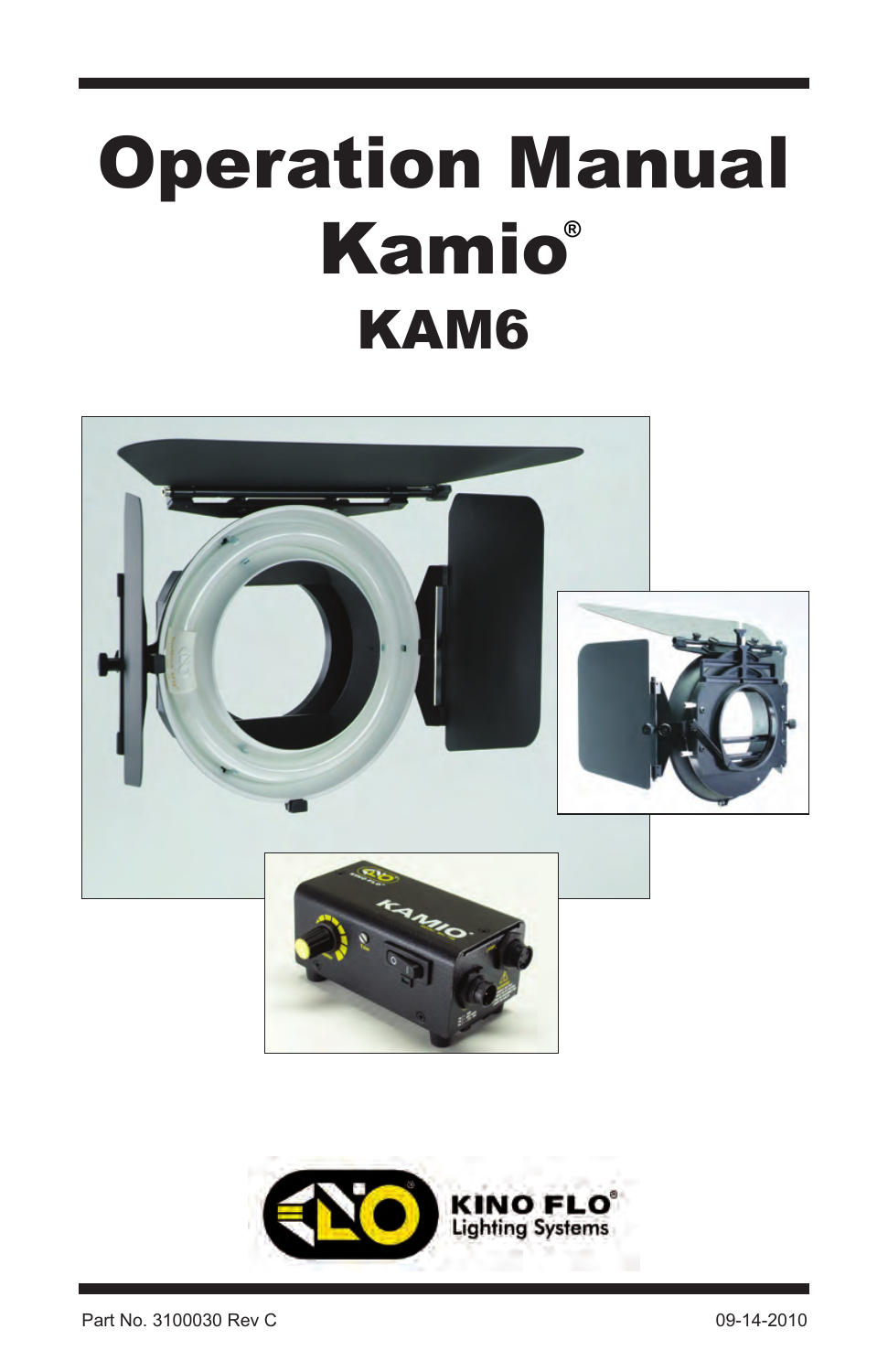# **Kamio 6 Kit (On-Camera/2 Stage)**

The Kamio 6 is a combination ring-light and two filter stage, clip-on matte box that mounts to the lens of film or video cameras. It is powered by an on-board 12-24VDC dimming ballast **(BAL-149X)**. Main application is for front-fill beauty light.





### **KIT-KAM6**

Kamio 6 Kit, (On-Camera/2-Stage)

### **Kit Contents:**

- 1 Kamio 6 Ring-Light (112mm) w/ 2-Stage Matte Box w/ 3ft Harness
- 1 Kamio 12VDC On-Camera Ballast
- 1 Ballast Mount
- 1 Baby Shoe Mount
- 1 6.6 Amp Universal VAC Power Supply
- 4 Gel Frame
- 1 Gel Frame Template
- 1 15ft Extension
- 1 Top Barndoor
- 2 Side Barndoor
- 1 Travel Case





### **Dimensions: Weight:** 21 x 11 x 15.5" 22 lb

(53.5 x 28 x 39.5cm) (9.9kg)

### **KIT-KAM6-C**

Kamio 6 Basic Kit, (On-Camera/2-Stage)

### **Kit Contents:**

- 1 Kamio 6 Ring-Light (112mm) w/ 2-Stage Matte Box w/ 3ft Harness
- 1 Kamio 12VDC On-Camera Ballast
- 1 Ballast Mount
- 1 Baby Shoe Mount
- 1 Travel Case

#### **Dimensions: Weight:** 21 x 7.5 x 17" 10 lb (53.5 x 19 x 43cm) (4.5kg)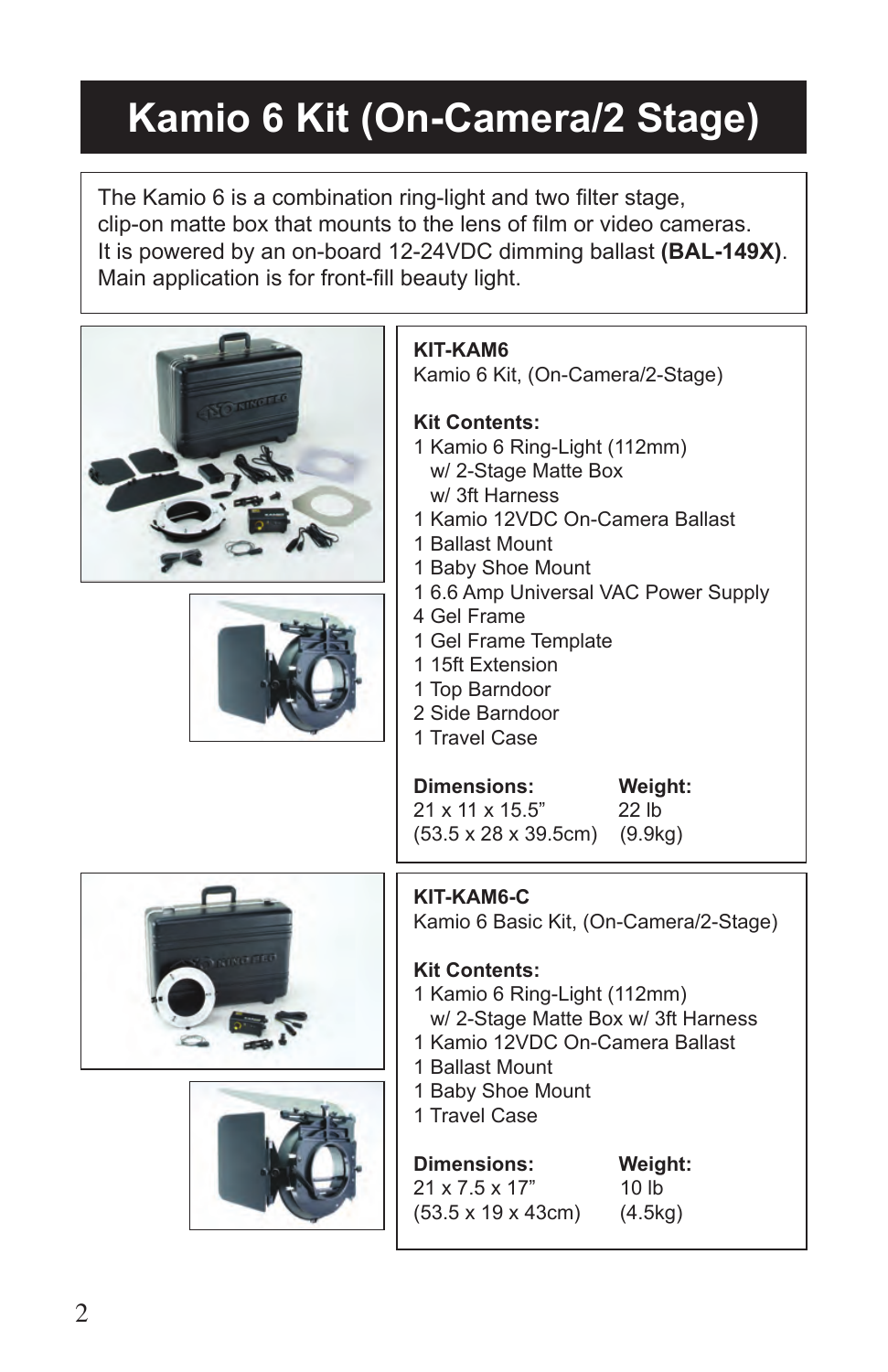# **Kamio 6 System (On-Camera/2 Stage)**



#### **SYS-KAM6**

Kamio 6 System, (On-Camera/2-Stage)

#### **System Contents:**

- 1 Kamio 6 Ring-Light (112mm) w/ 2-Stage Matte Box w/ 3ft Harness
- 1 Kamio 12VDC On-Camera Ballast
- 1 Ballast Mount
- 1 Baby Shoe Mount

### **Kamio Assembly**



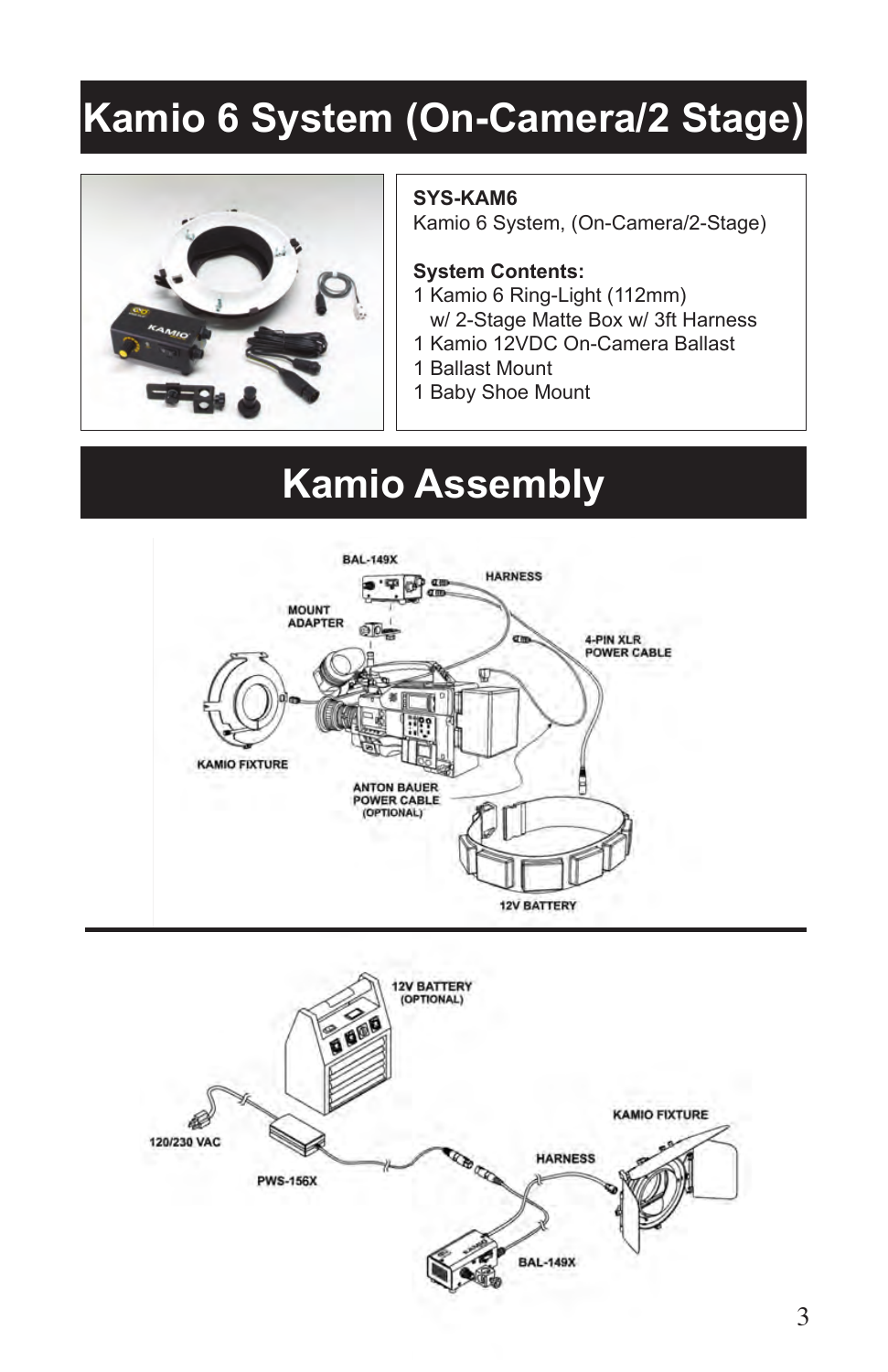### **Kamio Detail**



### **Mounting Kamio to Lens**

The **Kamio 6** Ring-Light is designed to mount directly onto the camera lens. An expandable clamping ring is designed to fit lenses with an outside diameter of 112mm (e.g. Panavision Primo Primes). Turn the locking screw to clamp down on the lens. Lens adapter rings are available to accommodate various smaller lens diameters. (See "Accessories" for details.)



**Note: The Kamio is only recommended for fixed barrel lenses.**  Fixed barrel lenses are designed to support the weight of the Kamio and keep the fixture properly oriented.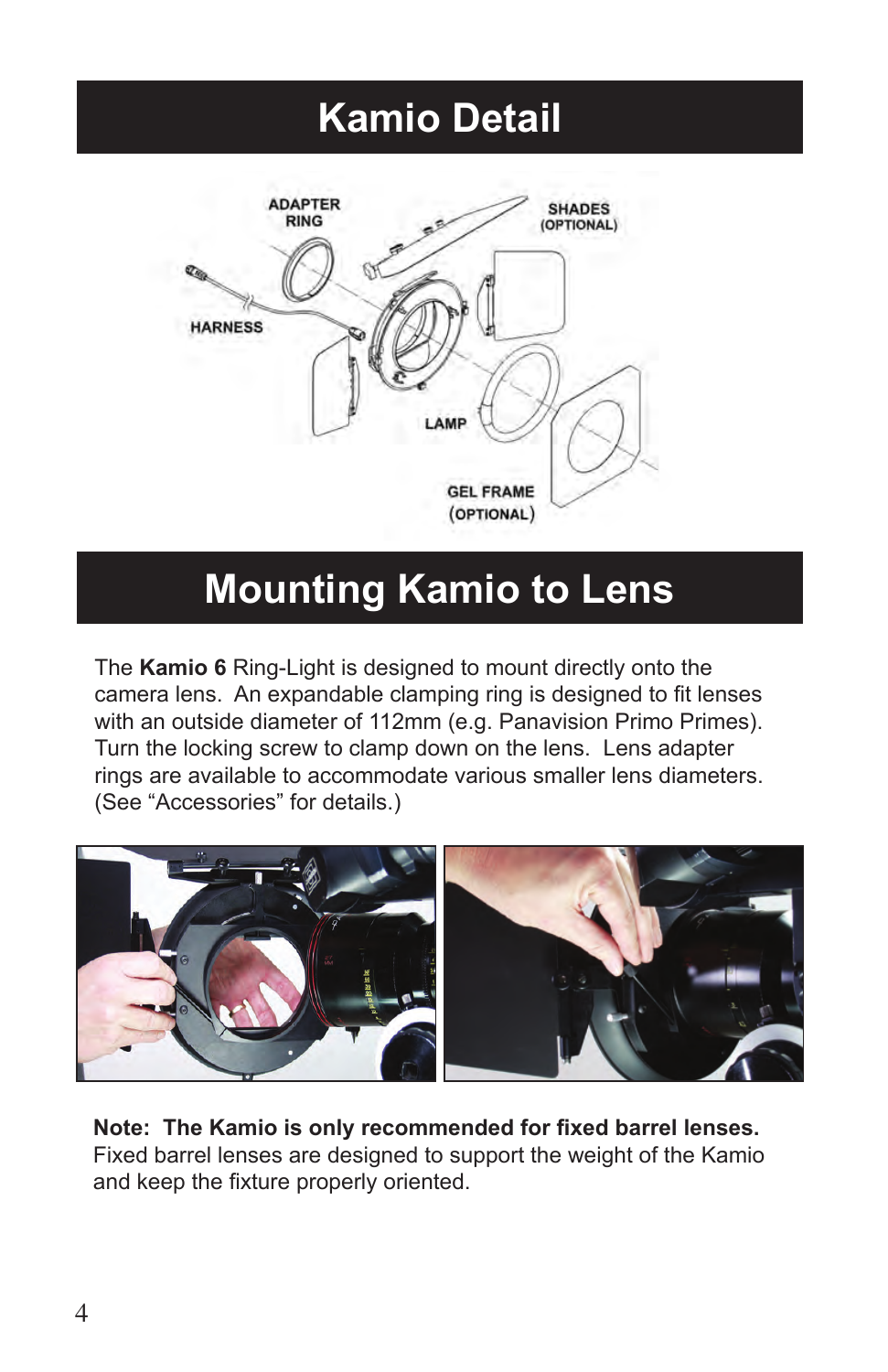

The **Filter Tray** holds a maximum of **two** 4 x 5.65" filter holders or **two** 4 x 4" filter holders.



Each filter holder (**FIL-KAM6)** has a detent on one side of the frame. To properly secure the holder, the detents should align with the two small pushball set screws on the tray **(1)**.



The tension can be adjusted by using a flat jeweler's screwdriver **(1)** to vary the depth of the screw setting. The silver thumbscrews **(2)** lock the filter trays in position. The Lens Clamp **(3)** locks the Kamio to the lens.



### **Changing Lamps**

Extract the lamp by pushing the lamp harness through the reflector. The lamp will clear the reflector making it easier to grasp.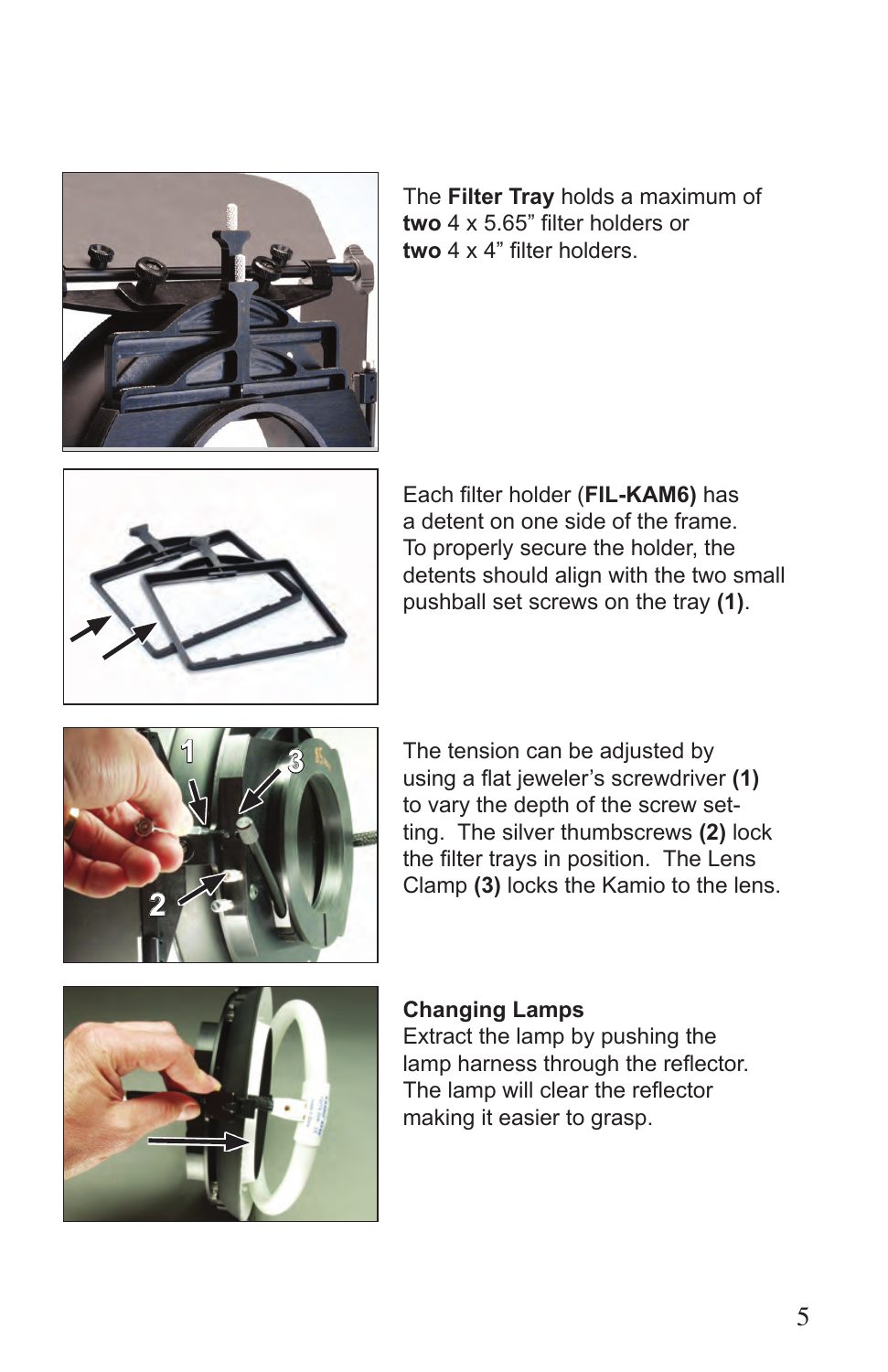# **Applying Gel Filters**



**IMPORTANT:** *Prior to using the filter frame, remove translucent protective plastic coating from both sides.* Use the steel gel template to cut a filter to the correct size. The filter is then taped to the transparent filter frame.

### **Ballast Operation**

#### **Warning! To Ensure Proper Operation**

ALWAYS TURN **OFF** THE BALLAST BEFORE connecting or disconnecting lamps, harnesses or head extension cables. Maximum distance is 30ft (2 x 15ft cables).

#### **Ballast Operation**

The Kamio Ballast **(BAL-149X)** operates remote from the fixture. Connect the Kamio lamp harness to the extension cable or the Ballast, making sure to rotate the locking ring until it clicks into the locked position. After the lamps are properly installed, the Ballast can be turned on. Avoid operating in temperatures above 125°F (51°C).

(Note: The dimmer should be full up when striking the lamp. Once the lamp has come up to full temperature, in 3-5 minutes, then dim to the desired light level.)

It is normal for the lamp to take 1-2 seconds to ignite. In cold temperatures the Ballast may take longer to ignite the lamp. If it does not ignite within 5 seconds, switch the ballast to OFF and try again. If the lamp does not strike after 2 or 3 attempts, turn Ballast off, check that the harness or any extension connections are secure and restrike.

**CAUTION: For AC operation use the PWS-156X universal power supply. Do not operate Camera and Kamio with a Camera Battery Charger. The combined load exceeds the Charger's capacity and will result in the Charger failing.**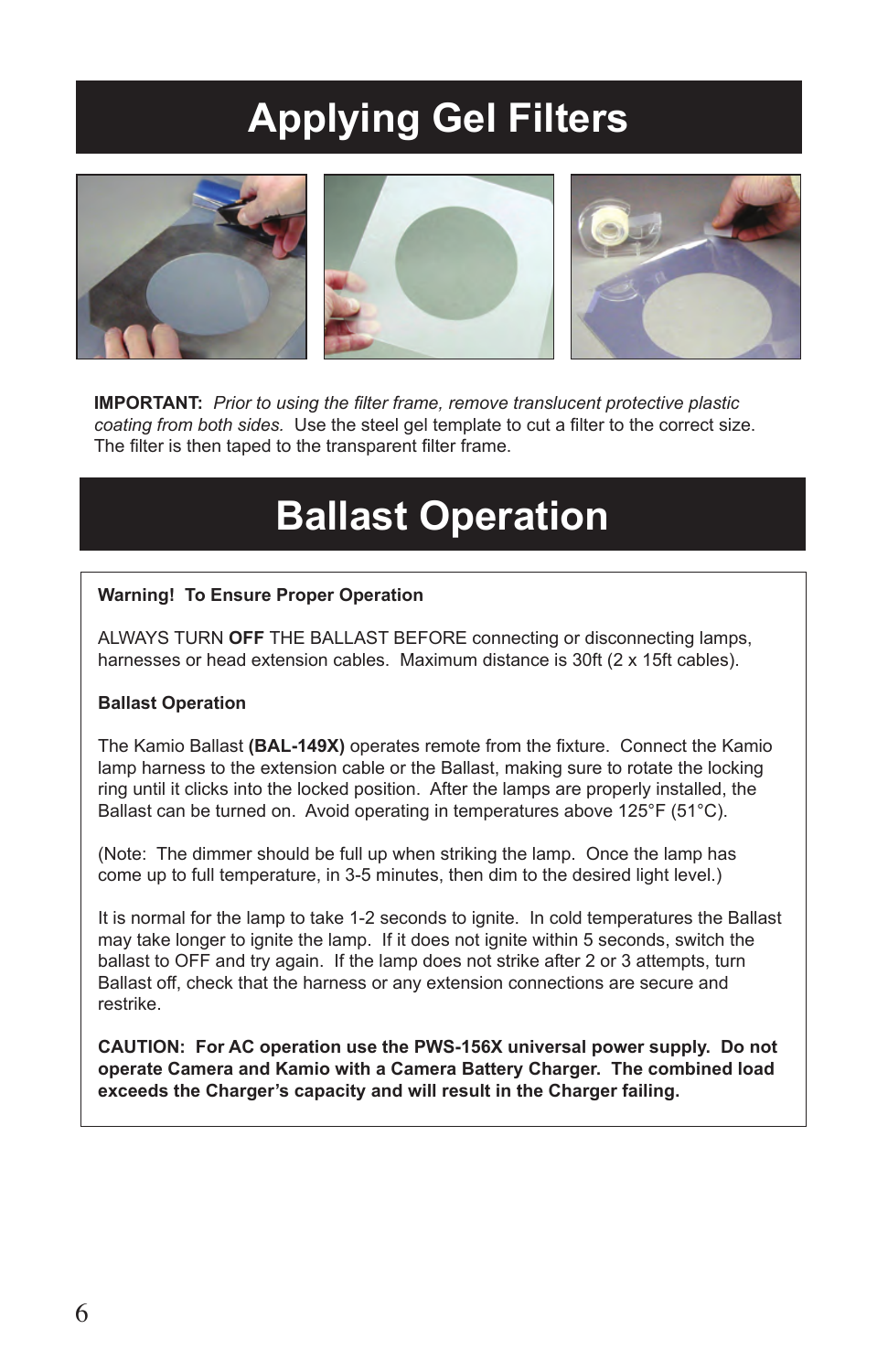# **Ballast Controls**

#### **END VIEW SIDE VIEW**





- **A) Power Input:** Connects to 12VDC power cable (4-Pin xlr) or 24VDC cable (3-Pin xlr).
- **B) Lamp Output:** Connects to lamp Harness cable.
- **C) Dimmer Control:** Adjusts light level of the Lamp.
- **D) Trim:** Adjusts the bottom end of the dimming curve.
- **E) Power Switch:** On/off power switch. Indicator lights up green when power is applied.

### **Mounting Ballast**





Mounting Bracket, **MTP-141**, is required to mount the ballast to a baby pin. Loosen thumbscrew on the **MTP-141** sufficiently to allow the flange to insert into the track on the underside of the ballast.





Baby Shoe Adapter, **MTP-141S**, is used to mount the Ballast to a camera equipped with a hot shoe receptacle. Slide the flange of the **MTP-141S** into the hot shoe receptacle on the camera. Lock the pin by screwing down the thumbscrew.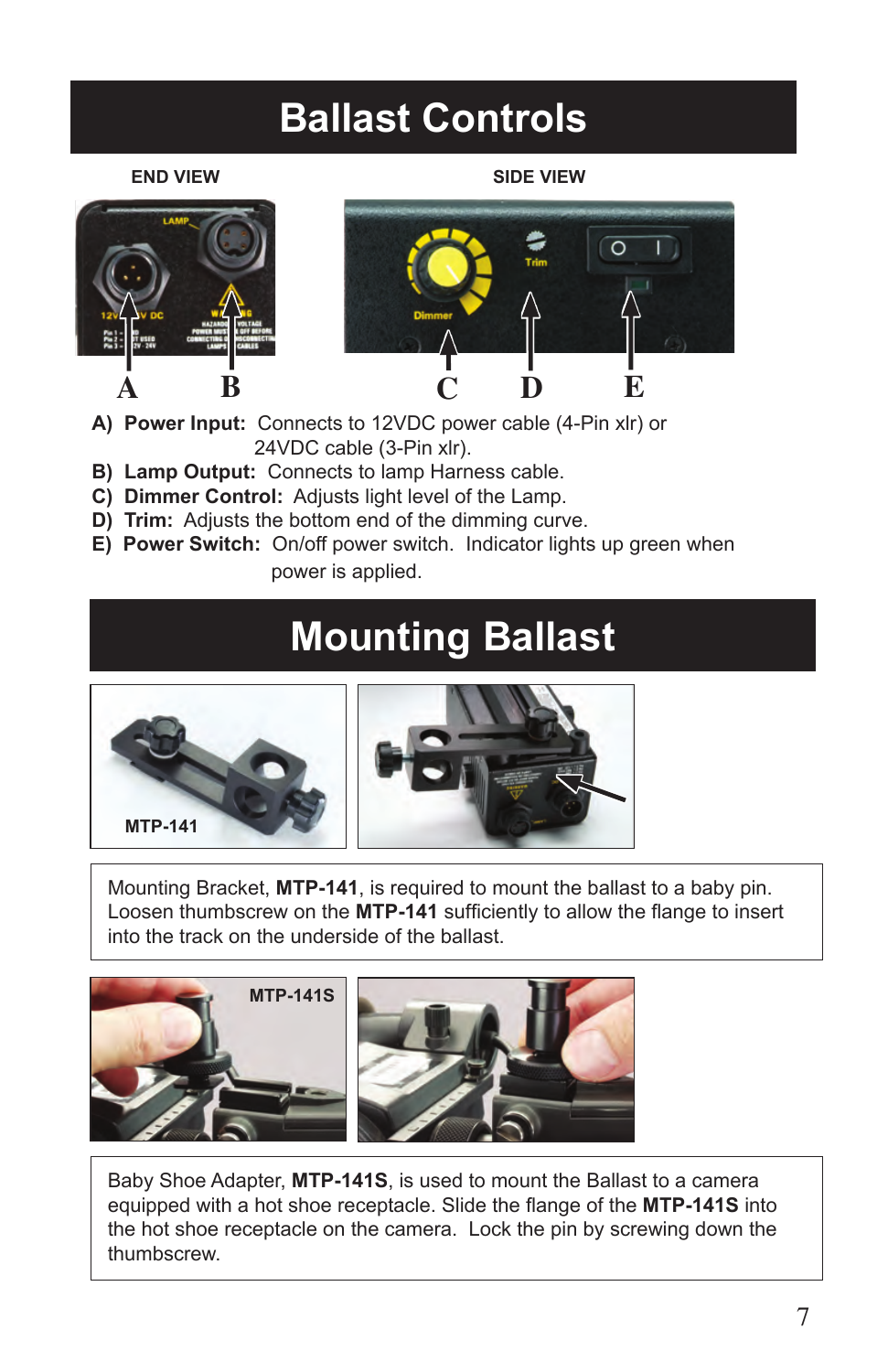

An optional Baby Mount w/ ¼" Screw **(MTP-141P)** is used to mount the Kamio Ballast to cameras equipped with a ¼" screw hole instead of a hot shoe. Another mount option is the Ballast Clamp with Baby Pin (**MTP-141C**). Both can be used with the **MTP-141.**



Mount the **BAL-149X** to the baby pin as shown.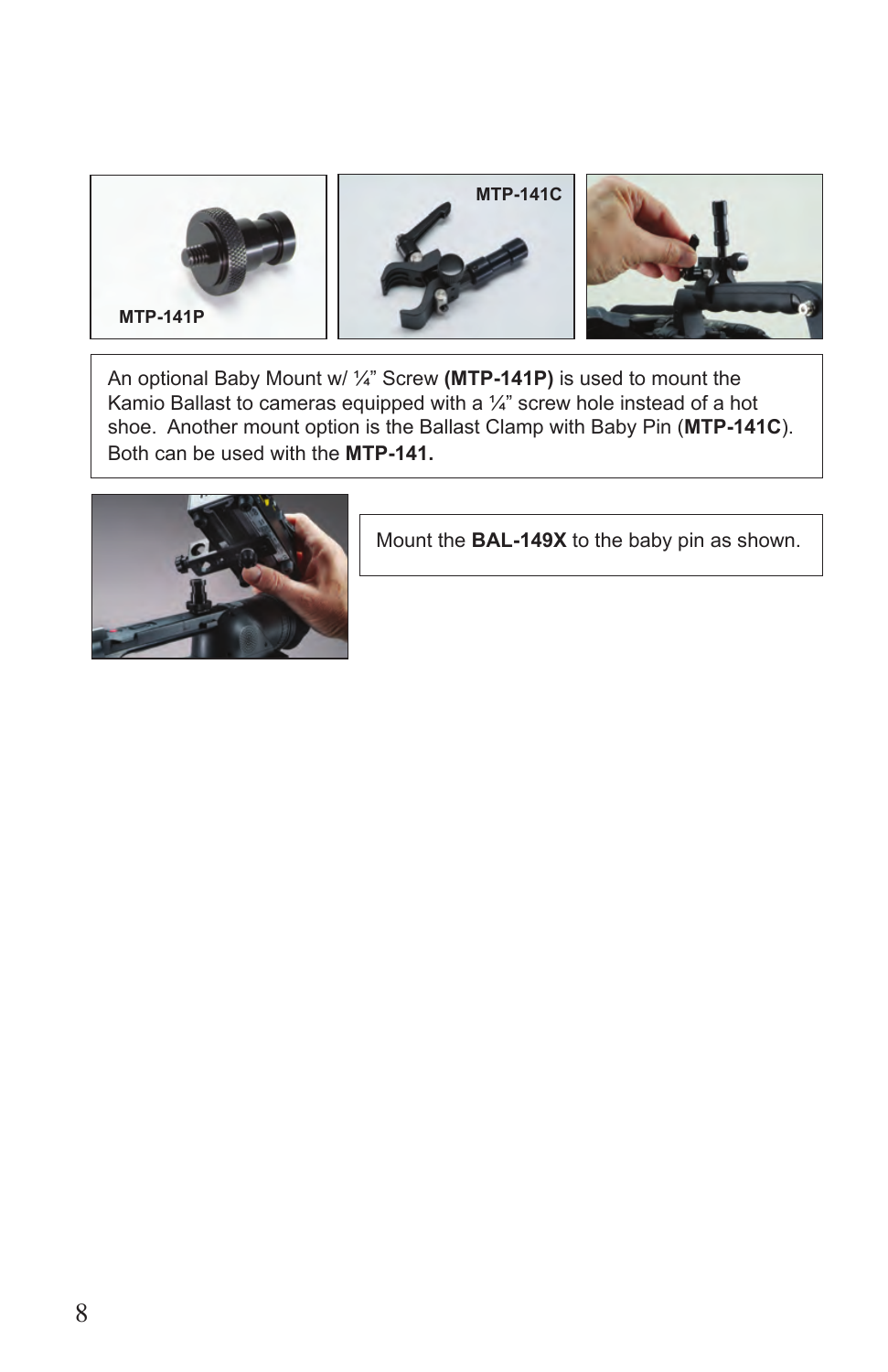# **Lamps and Adapter Rings**



**06C-K32** 6" Kino KF32

**06C-K55** 6" Kino KF55

| <b>KAM58/85</b> | 58-85mm Threaded ring adapter                                                                |  |  |
|-----------------|----------------------------------------------------------------------------------------------|--|--|
| <b>KAM72/85</b> | 72-85mm Threaded ring adapter                                                                |  |  |
| KAM80           | 80mm / Fits Zeiss Super Speed Lenses                                                         |  |  |
|                 | Canon 16X Mechanical Zoom                                                                    |  |  |
| <b>KAM82</b>    | 82mm / Fits Fuji 16x5.5/13x5.5/8x Converter                                                  |  |  |
| KAM84           | 84mm / Fits Panavision Digital Primes                                                        |  |  |
| KAM85           | 85mm / Fits many Canon & Fujinon Zooms                                                       |  |  |
| KAM86           | 86mm Lens Adapter                                                                            |  |  |
| KAM87           | 87mm / Fits Zeiss T3 10:1 Zoom                                                               |  |  |
| KAM89           | 89mm / Fits Canon XL1, 16X Auto Zoom                                                         |  |  |
|                 | and 3X Auto Zoom                                                                             |  |  |
| KAM93           | 93mm Lens Adapter                                                                            |  |  |
| <b>KAM94</b>    | 94mm / Fits Canon XL2                                                                        |  |  |
|                 | 20 x 5.4 - 108mm Zoom                                                                        |  |  |
| KAM95           | 95mm / Fits Zeiss Ultra & Canon Zooms                                                        |  |  |
| KAM97           | 97mm Lens Adapter                                                                            |  |  |
| <b>KAM98</b>    | 98mm Lens Adapter                                                                            |  |  |
| <b>KAM100</b>   | 100mm / Fits Fujinon 17 (8-160mm Zoom)                                                       |  |  |
| <b>KAM102</b>   | 102mm / Fits Panavision Digital Zooms,                                                       |  |  |
|                 | 25-112mm SDZT, 6-27mm SDZW                                                                   |  |  |
| <b>KAM104</b>   | 104mm / Fits Arri Digital Primes,                                                            |  |  |
|                 | Angenieux 14x8                                                                               |  |  |
| <b>KAM110</b>   | 110mm / Fits Cooke Primes                                                                    |  |  |
|                 |                                                                                              |  |  |
|                 | Note: 112mm clamp ring permanently fixed to<br>Kamio fixture. Fits Panavision® Primo Primes. |  |  |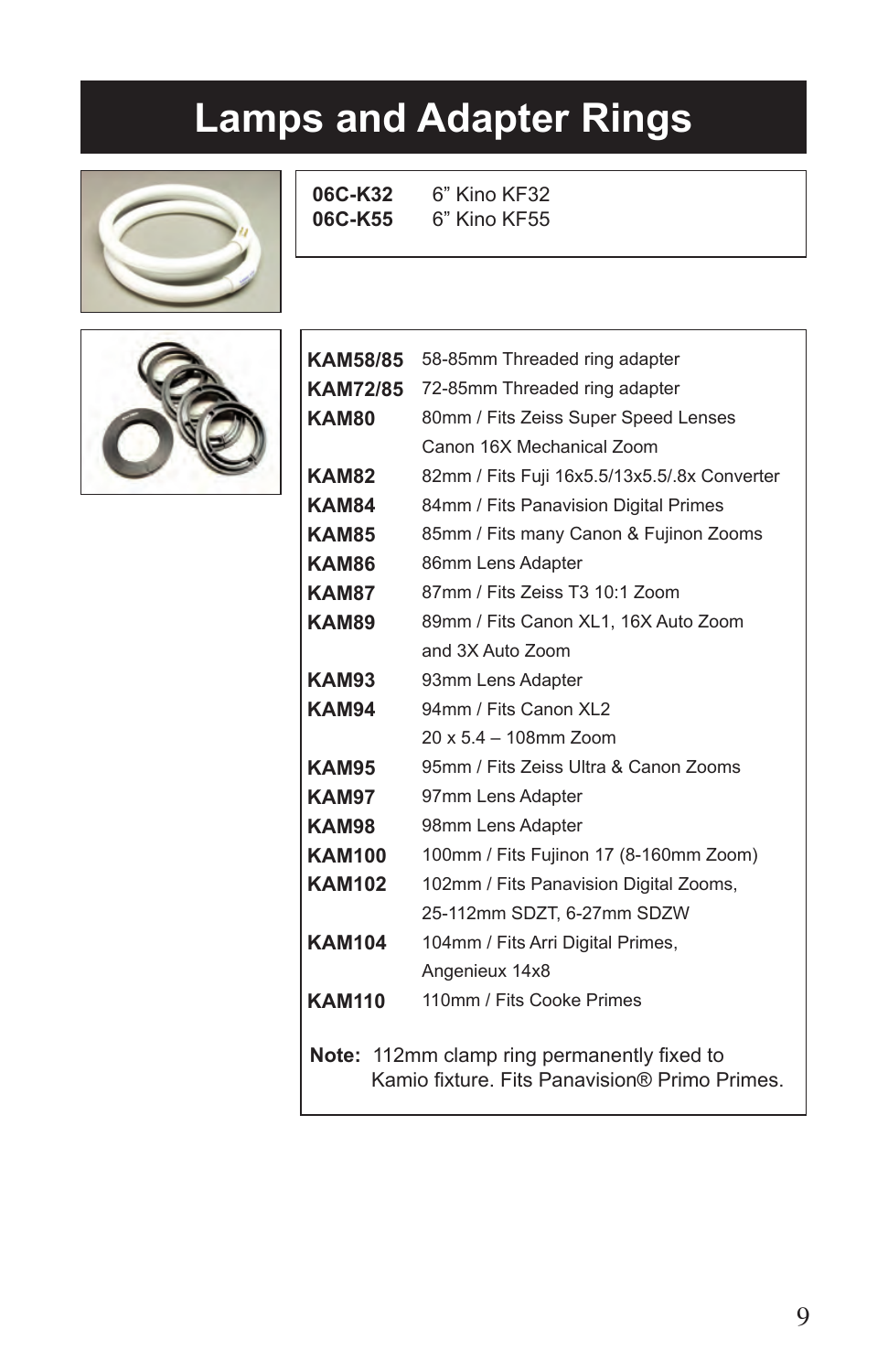# **Kit Components and Accessories**

| <b>FIL-KAM6</b>                     | 4 x 5.65" Filter Holder<br>(2 Required for KAM6 model only) |
|-------------------------------------|-------------------------------------------------------------|
| <b>GFR-KAM6</b><br><b>GFR-KAM6T</b> | Kamio Gel Frame<br>Kamio Gel Frame Template                 |
| <b>HAR-KAM6</b>                     | Kamio Lamp Harness, 3ft                                     |
| KAM6L                               | Kamio 6 Barndoor, Long                                      |
| <b>KAM6S</b>                        | Kamio 6 Barndoor, Short (2pk)                               |
| <b>MTP-141</b>                      | Kamio Ballast Mount (16mm)                                  |
| <b>MTP-141C</b>                     | Kamio Ballast Clamp w/ Baby Pin<br>(16mm)                   |
| <b>MTP-141P</b>                     | Kamio Ballast Baby Mount w/<br>$\frac{1}{4}$ " Screw (16mm) |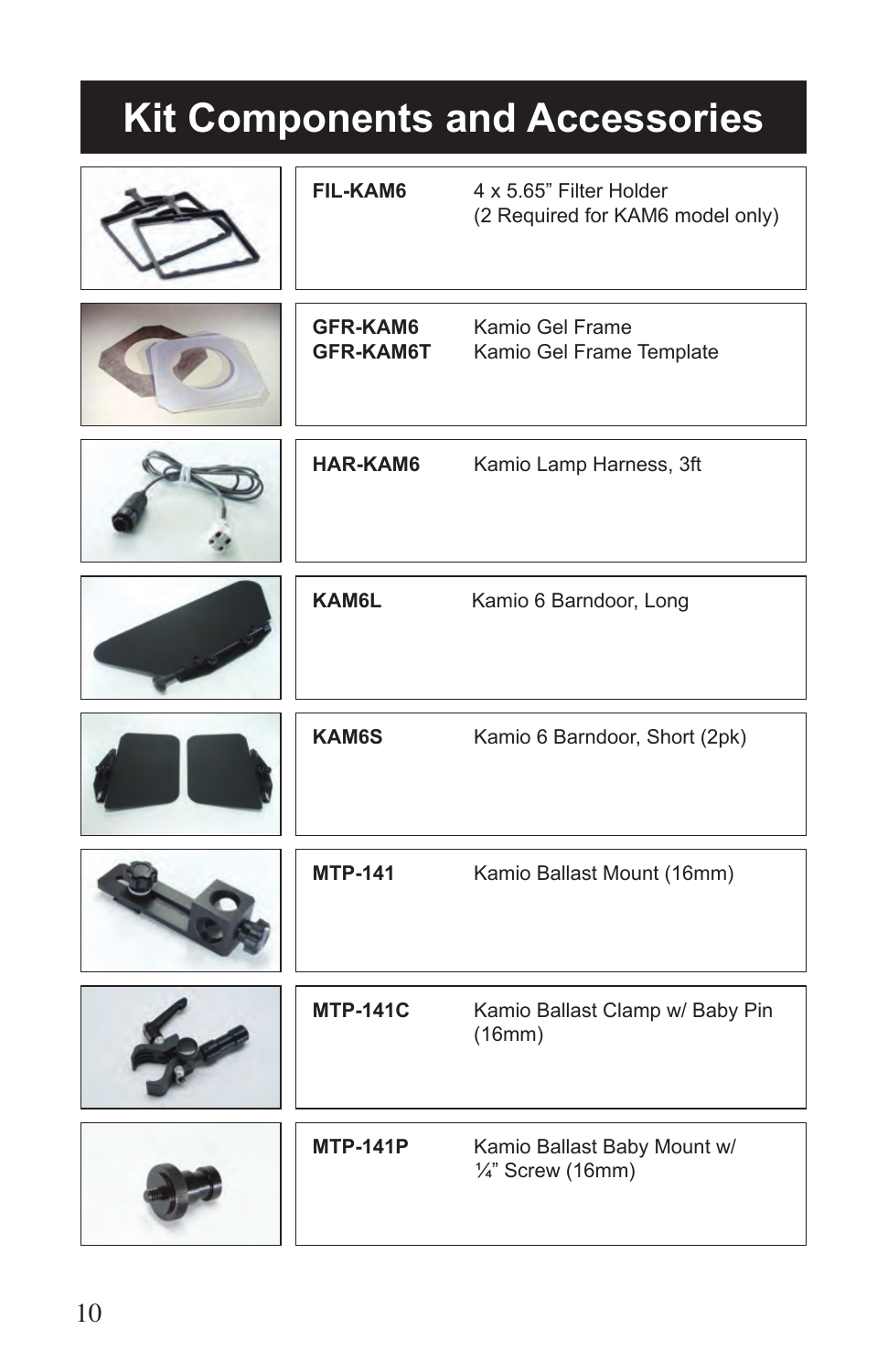| <b>MTP-141S</b> | Kamio Ballast Baby Shoe Mount<br>(16mm)                                                                                                                                                                                                                       |
|-----------------|---------------------------------------------------------------------------------------------------------------------------------------------------------------------------------------------------------------------------------------------------------------|
| <b>PWC-141A</b> | Kamio to Anton Bauer Battery<br>Adapter, 3ft<br>Caution: For AC operation of Camera and Kamio,<br>do not use Battery Charger. The combined load exceeds<br>the Charger's capacity. Use Kino Flo's AC Power Supply<br>PWS-156X for AC operation of Kamio Only. |
| <b>PWC-141X</b> | Kamio to 4-Pin xlr, 8ft                                                                                                                                                                                                                                       |
| <b>PWS-156X</b> | 6.6 Amp Universal VAC<br>Power Supply w/ 4-Pin xlr<br>(Edison and European IEC<br>power cords included)                                                                                                                                                       |
| X04-K15         | Kamio Head Extension Cable, 15ft                                                                                                                                                                                                                              |

# **Cases**



| KAS-KAM6-C | Kamio 6 Basic Travel Case |
|------------|---------------------------|
|            |                           |